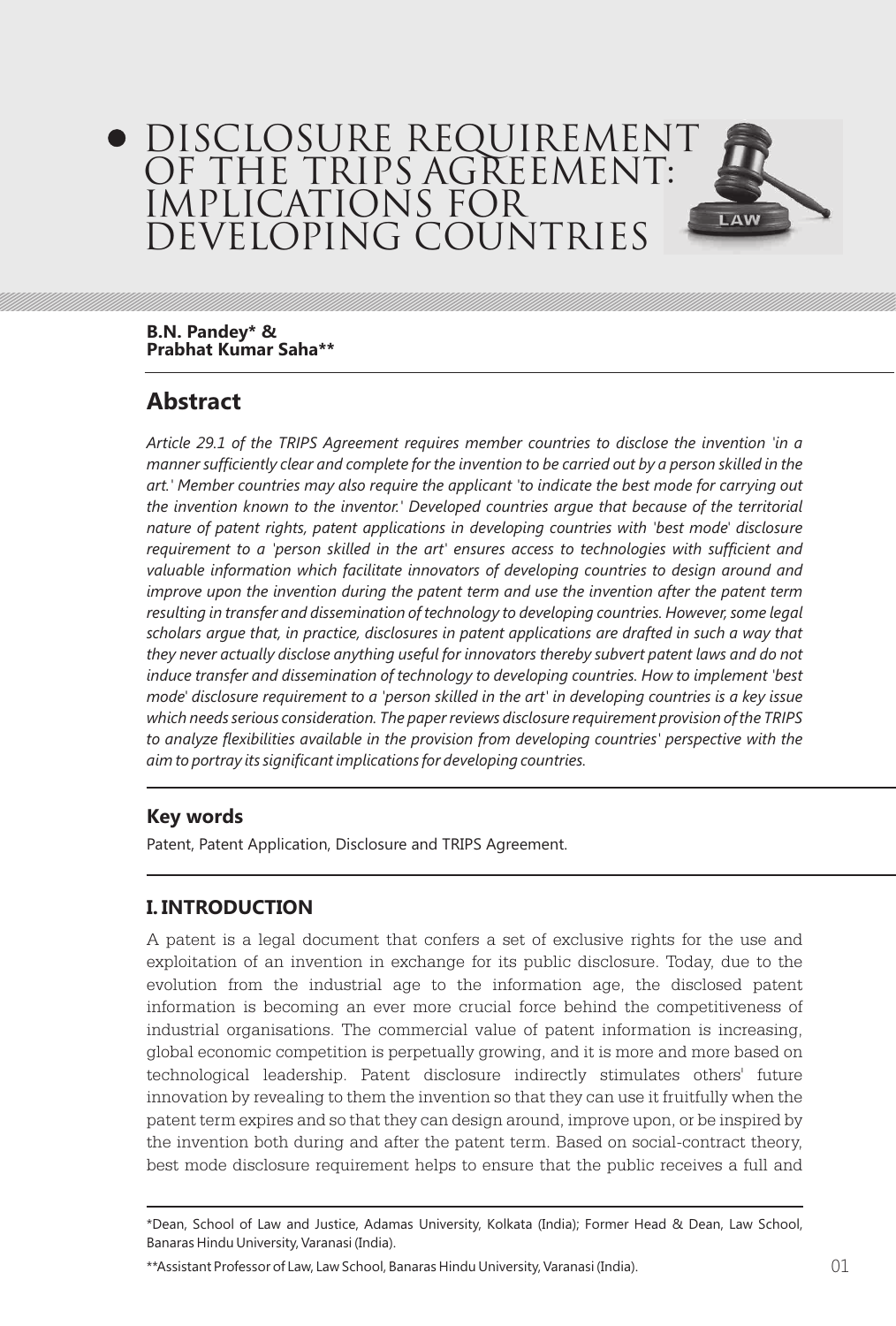honest disclosure in return for the grant of patent. The Agreement on Trade-Related Aspects of Intellectual Property Rights (TRIPS) includes specific obligations on the disclosure of the invention in Article 29.1. By the implementation of the TRIPS Agreement the requirement to indicate the best mode for carrying out the invention have been adopted by most members of WTO. If the flexibilities inherent in 'best mode' disclosure requirement to a 'person skilled in the art' is well enforced in developing countries, the most valuable information of invention will be included in the patent application, and innovators of developing countries can use such information to build newer technologies based on the imported technologies with sufficient and pivotal information. However, there has been surprisingly little investigation into whether the disclosure requirement serves its purported purpose of disclosing new inventions adequately to the public, and in particular, to the experts who can build on this information for further innovation resulting in transfer and dissemination of technology to developing countries.

#### **II. DEFINING DISCLOSURE REQUIREMENT**

As used in this paper, the phrase "disclosure requirement" refers to the basic idea that inventors must disclose information about their inventions-the technological advances that they have made in order to obtain a patent $^{\rm 1}$ . Disclosure has historically been one of the fundamental principles of patent law. It provided one of the early justifications for the granting of patents $\degree$ . The justification of patent rights based on disclosure was in some cases put in the form of a social-contract theory: "society makes a contract with the inventor by which it agrees to grant him the exclusive use of the invention for a period and in return the inventor agrees to disclose technical information in order that it will later be to society."<sup>3</sup> Modern patent laws state that the invention must be described and disclosed. This is basic patent law, the *quid pro quo* for the grant of a patent. The disclosure of invention in patent application is mandatory.<sup>4</sup> The sanction for failing to disclose the invention in a sufficient manner is the rejection of the application, the

<sup>1</sup> Jason Rantanen, "Patent Law's Disclosure Requirement" 45 Loy. U. Chi. L.J. 373 (2013).

<sup>&</sup>lt;sup>2</sup> In the absence of protection against imitation by others, an inventor will keep his invention secret. This secret will die with the inventor and society will lose the new art. Hence, a means must be devised to induce the inventor to disclose his secret for the use of future generations. This can best be done by granting him an exclusive patent which protects him against imitation" *cited in* Edith T. Penrose, *The economics of the international patent system* 32 (The Johns Hopkins, Baltimore, 1951).

<sup>3</sup> Lord Mansfield was the first jurist to formulate the social contract theory when, in a 1778 case, he pronounced that "the law relative to patents requires, as a price the individual should pay the people for his monopoly, that he should enrol, to the very best of his knowledge and judgment, the fullest and most sufficient description of all the particulars on which the effect depended, that he was at the time able to do". *Liardet v. Johnson, cited in* Edith T. Penrose, *The economics of the international patent system* 32 (The Johns Hopkins, Baltimore, 1951).

<sup>4</sup> A patent application includes the specification, the claims and the summary of the invention. The specification (or description) of the invention is generally written like a science or engineering report describing the problem the inventor faced, the prior art and the steps taken to solve the problem. The essential goals of the specification are to substantiate the evidence of completion of the act of invention, that is, whether the inventor has effectively made a patentable invention; and to make new technical information available to the public so others are able to recreate the invention and improve upon it. Thus, disclosure of patent, in theory, facilitates the transfer and dissemination of technology.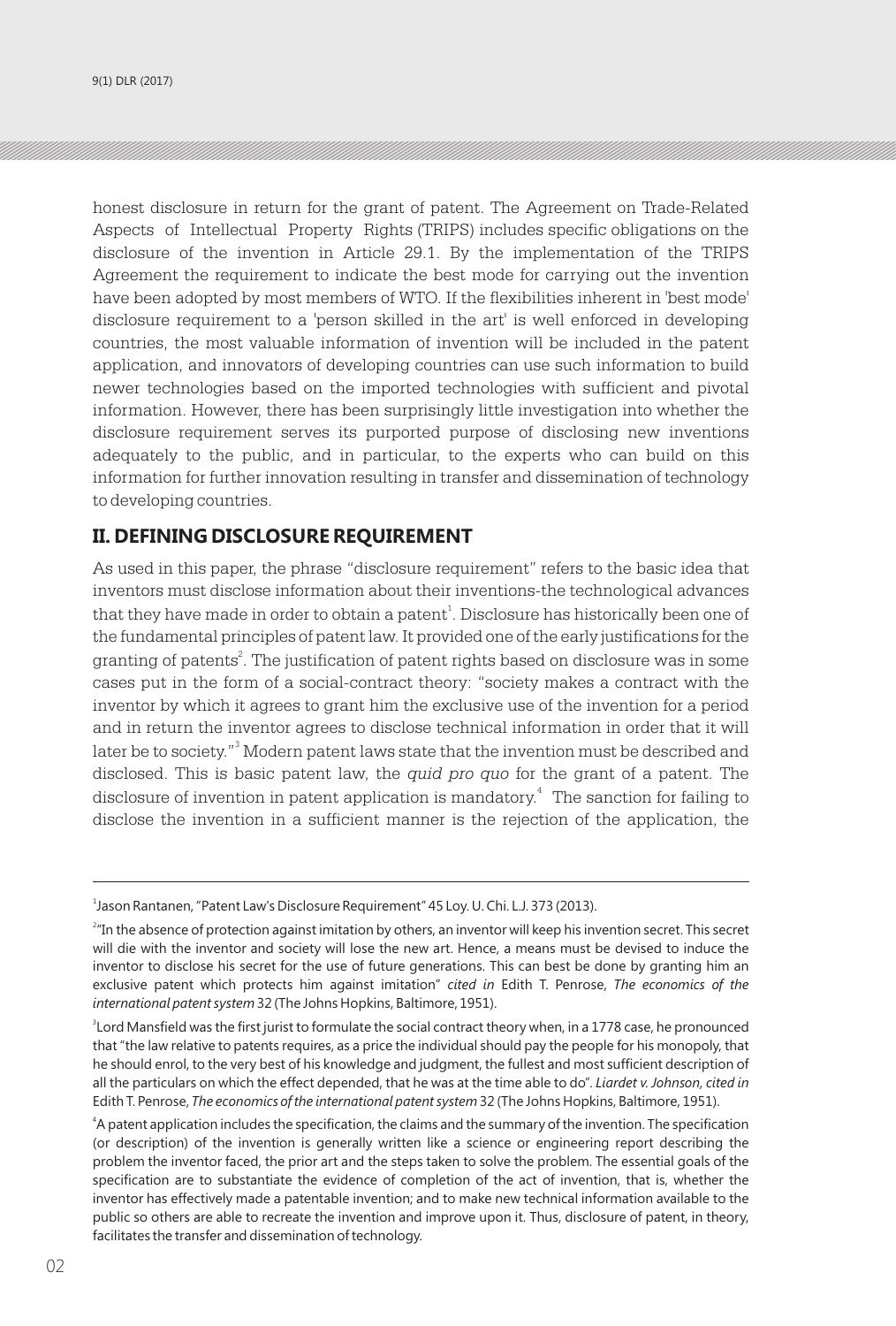

invalidation of the patent, or declaration of nullity according to different country's patent law. Sufficiency of disclosure is a crucial component of the patent's function of 5 technology dissemination.

Disclosure requirement is an internationally recognized condition for obtaining a patent. Disclosure is established as a core requirement under the TRIPS Agreement.<sup>6</sup> Article 29.1 states that "members shall require that an applicant for a patent shall disclose the invention in a manner sufficiently clear and complete for the invention to be carried out by a person skilled in the art." A robust disclosure requirement can produce many desirable results: (1) It ensures that the inventor teaches others-specifically, others who would be able to make use of the information-how to replicate the technological advance that the inventor has discovered; (2) It ensures that patents provide information about cutting-edge technological advances that others can use to improve on the new technology; (3) It creates higher quality prior art. Patent examiners will also have a much easier time finding and using the applicant's disclosure as prior art since it has taken the form of a patent; (4) It limits the maximum scope of patent claims. It ensures that the applicant is not claiming every novel and non-obvious variant of the invention regardless of the degree to which it is actually related to the thing invented. A robust disclosure helps limit the applicant to what she has actually invented and taught, even if she tries to claim something that is far broader; (5) It helps the drafter of the patent to express, and the reader of the patent to understand, what the claims are actually saying; and (6) It establishes the outer boundaries of what the applicant might claim, at least with respect to priority based on that effective filing date which helps potential infringers figure out whether or not new claims that might cover their product are even possible. The weaker the disclosure requirement, the easier it is to later stretch the scope of the patent to encompass competitors' products.<sup>7</sup>

## **III. TRIPS NEGOTIATING HISTORY OF DISCLOSURE REQUIREMENT**

While the specific requirements of the obligation to disclose the invention and their practical enforcement (by patent offices and courts) vary among countries, such obligation was a well established element in patent law at the time of the negotiation of TRIPS.<sup>8</sup> The duties of the patent owner was one of the most controversial parts of the TRIPS Agreement negotiations, since developing countries tried to incorporate an obligation to work the patented invention locally.<sup>9</sup> Equally, developing countries sought to include a clause against abusive or anticompetitive licencing practices on the part of patent holders.<sup>10</sup>

According to the Anell Draft the patent owner should have the following obligations:

7 *Ibid*.

<sup>5</sup> Lu Bing-bin, "The Disclosure Requirement for Patent Application: Article 29 of TRIPS Agreement and a Dimensional Exploration" 7 *US-China Law Review* 44 (2010).

<sup>6</sup> Jason Rantanen, "Patent Law's Disclosure Requirement" 45 *Loy. U. Chi. L.J.* 373 (2013).

<sup>8</sup>UNCTAD-ICTSD, *Resource Book on TRIPS and Development* 449 (Cambridge, New York, 2005).

<sup>9</sup> Peter-Tobias Stoll, Jan Busche, *et al.* (eds.), *WTO - Trade-Related Aspects of Intellectual Property Rights* 522 (Martinus Nijhoff, Leiden, 2009).

<sup>10</sup>See *supra* note 8 at 450.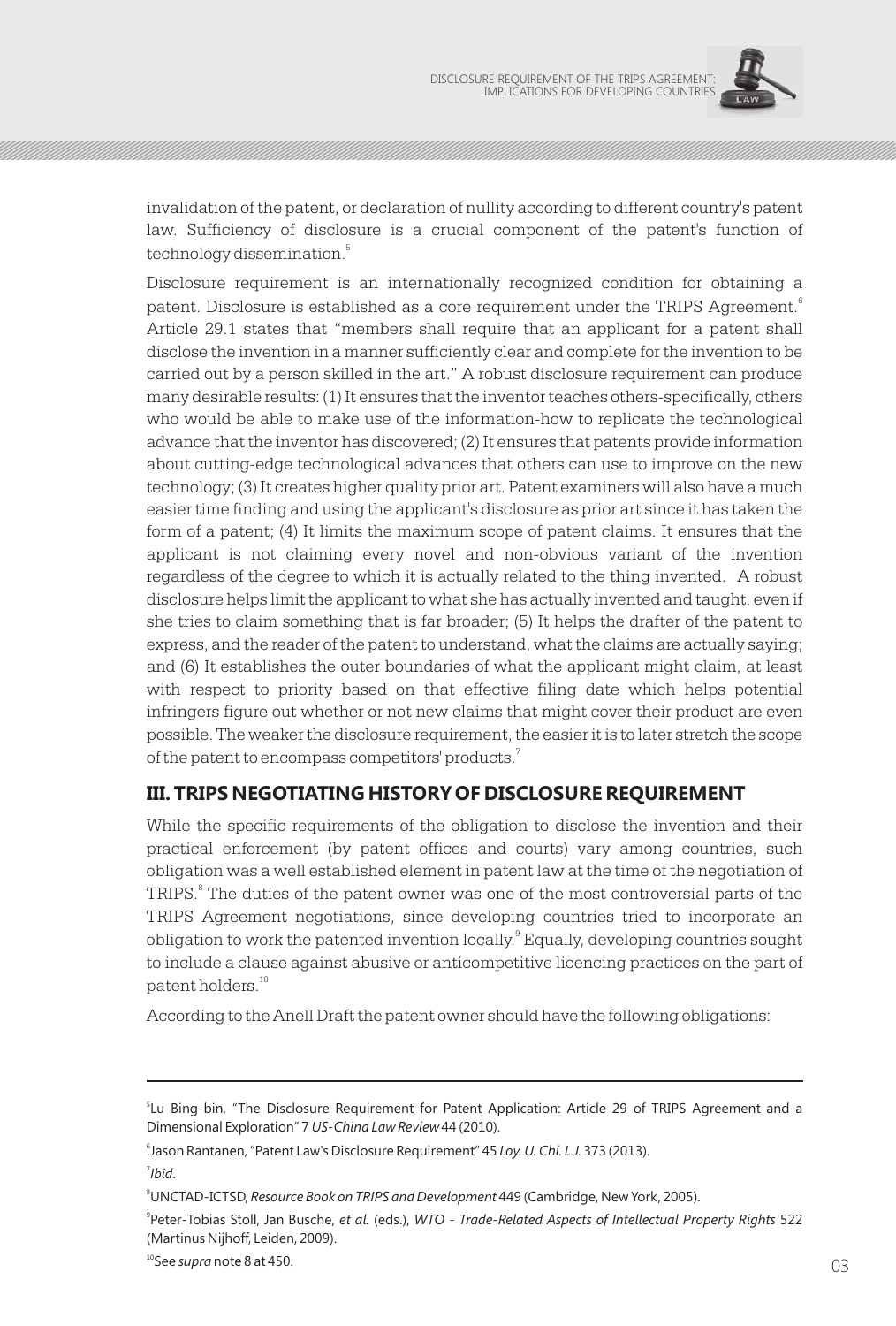"to disclose prior to grant the invention in a clear and complete manner to permit a person versed in the technical field to put the invention into practice and in particular to indicate the best mode for carrying out the invention; to give information concerning corresponding foreign applications and grants; to work the patented invention in the territory of the Party granting it within the time limits fixed by national legislation; in respect of licence contracts and contracts assigning patents, to refrain from engaging in abusive or anticompetitive practices adversely affecting the transfer of technology, subject to the sanctions provided for in Sections 8 and 9 below."<sup>11</sup>

The first two draft paragraphs were essentially the same as under the current Article 29. In addition, the Brussels Draft still contained references to a local working obligation and abusive or anti-competitive licencing practices. By contrast to the Anell Draft, however, these obligations were optional.<sup>12</sup>

"Parties may provide that a patent owner shall have the following obligations: To ensure the working exploitation of the patented invention in order to satisfy the reasonable requirements of the public. For the purposes of this Agreement the term "working" may be deemed by parties normally to mean manufacture of a patented product or industrial application of a patented process and to exclude importation; in respect of licensing contracts and contracts assigning patents, to refrain from engaging in abusive or anticompetitive practices adversely affecting the transfer of technology; parties may adopt the measures referred to in Articles 31, 32 and 40 below to remedy the non-fulfillment of the obligations mentioned in paragraph 3 above."<sup>13</sup>

In the subsequent negotiations, the working obligation disappeared from the final text of Article 29 as a result of the compromise struck in December 1991, which was reflected in the wording of Article 27.1. Article 29, as adopted, was finally limited to matters relating to the disclosure of the invention for purposes of examination and of execution of the invention after the expiry of the patent term. $14$  The clause on anti-competitive licensing practices was moved to the more general provision under Article 40 of TRIPS, thus disconnecting it from the patent application procedure.<sup>15</sup>

#### **IV. INTERPRETATIONS OF DISCLOSURE REQUIREMENT**

Article 29 contains one mandatory and two facultative elements. First, it requires members to disclose the invention "in a manner sufficiently clear and complete for the invention to be carried out by a person skilled in the art". It, thus, unsurprisingly incorporates the "enablement" requirement, as usually established in national patent

 $11GATT$ , Trade-Related Aspects of Intellectual Property Rights, Including Trade in Counterfeit

 $^{12}$ Goods, Chairman's Report to the GNG (23 July 1990). MTN.GNG/NG11/W/76; See supra note 8 at 450.

<sup>13</sup>GATT, *Trade-Related Aspects of Intellectual Property Rights, Including Trade in Counterfeit; Goods,* Draft Final Act Embodying the Results of the Uruguay Round of Multilateral Trade Negotiations (3 December 1990). Revision, MTN.TNC/W/35/Rev.1.

<sup>14</sup>GATT, *Draft Final Act Embodying the Results of the Uruguay Round of Multilateral Trade Negotiations,* Trade Negotiations Committee (20 December 1991). MTN.TNG/W/FA.

<sup>15</sup>See *supra* note 8 at 451.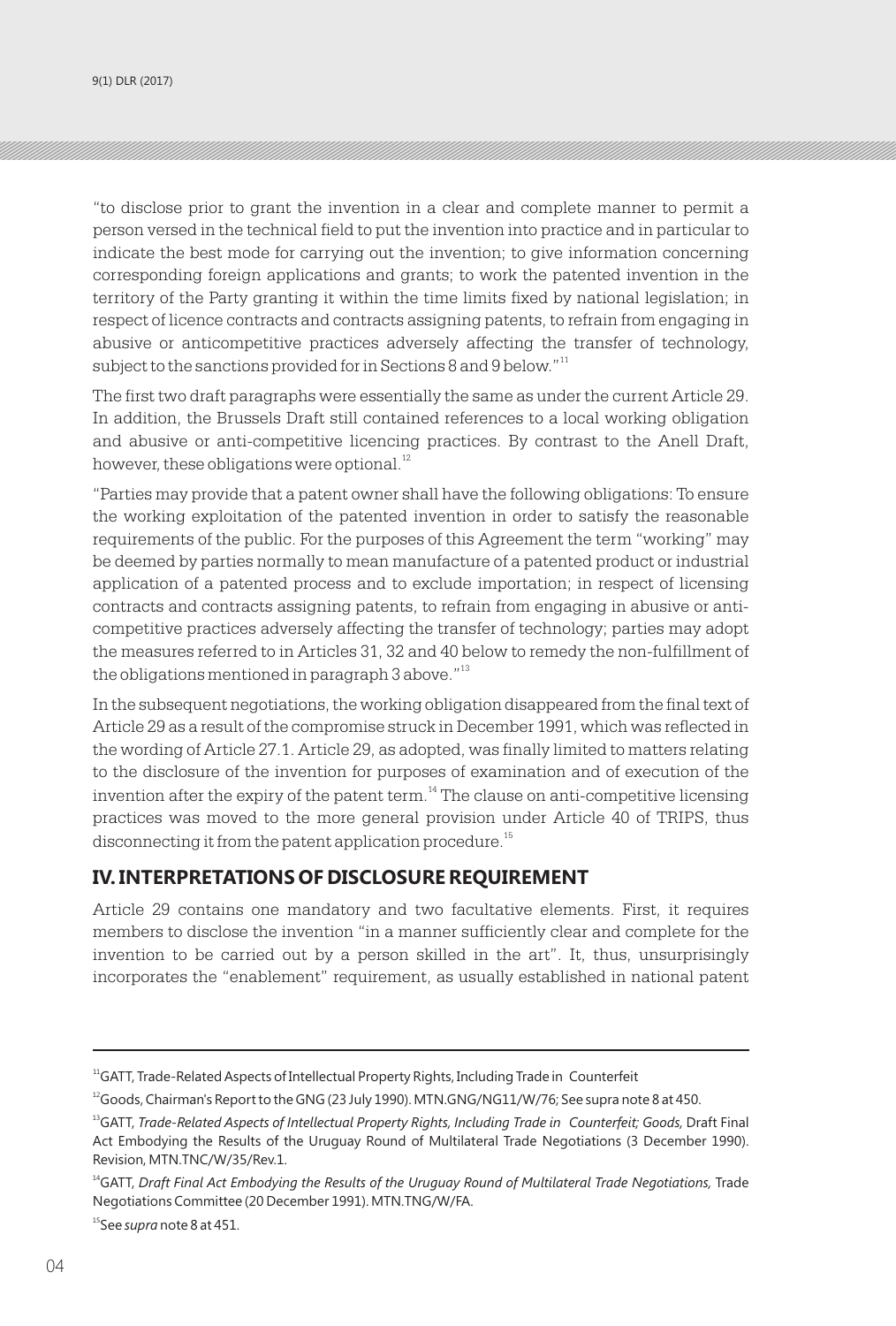

<sup>16</sup> laws. Under Indian law, for instance, the doctrine is codified in *Section 10(4)(b)* of The Patents Act, 1970 to "disclose the best method of performing the invention which is known to the applicant and for which he is entitled to claim protection"<sup>17</sup>. Section 64 of the Act provides as a ground of revocation of patent in *sub-section (1) (h)* that: "the complete specification does not sufficiently and fairly describe the invention and the method by which it is to be performed, that is to say, that the description of the method or the instructions for the working of the invention, as contained in the complete specification are not by themselves sufficient to enable a person in India possessing average skill in, and average knowledge of, the art to which the invention relates, to work the invention, or that it does not disclose the best method of performing it which was known to the applicant for the patent and for which he was entitled to claim <sup>18</sup> protection" . Such requirement aims at ensuring that patents perform their informative function, by demanding that the patent specification enable those skilled in the art to make and use the full scope of the invention without undue experimentation.<sup>19</sup>

Second, Article 29.1 introduces, in a facultative manner, the best mode requirement. This requirement aims at preventing inventors from obtaining protection while concealing from the public the preferred embodiments of their inventions.<sup>20</sup> The best mode requirement is a subjective one: what constitutes the best mode of executing the invention depends upon what the inventor knew and considered to be the best way of executing his invention, at the time of the filing of the patent application or the priority date.<sup>21</sup> This information rarely includes the actual know-how for the execution of the invention, since at the time of filing there is seldom production experience. $^{22}$ 

The Agreement leaves considerable room for the implementation of the standards provided for in Article 29.1. WTO members could for example strictly implement these standards with a view to facilitating competitive innovation, adapting protected inventions to local conditions, or merely practicing them once the term of protection expires.<sup>23</sup> Developing countries could strictly implement the standards mentioned in Article 29.1 ensuring the completeness and quality of patent disclosure, in a manner accessible to local researchers and industry in developing countries. Patent offices may,

<sup>16</sup>*Ibid*.

<sup>18</sup>*Section 64* of the Patents Act, 1970.

<sup>19</sup>See *supra* note 8 at 451.

<sup>20</sup>See *supra* note 8 at 451.

 $21$ The priority date means the date on which the first application was made, in accordance with Article 4 of the Paris Convention. The purpose of this right is to enable someone who has filed a patent application in one country to file posterior applications for the same patent in the other countries of the Paris Union. In this scenario, it is possible that a third person in one of these other countries files an application for the same patent before the original applicant has a chance to deposit his application for that country. The priority date results in the recognition of the original filing in all the other Paris Union countries. Thus, any applications by third persons intervening between the original filing in one country and any subsequent filings by the original applicant in the other countries will be considered posterior to the original filing. The condition is, however, that the subsequent filings in the other countries be effectuated within 12 months from the date of filing of the first application. For details, see Article 4A, B, C of the Paris Convention.

<sup>23</sup>UNCTAD, *The TRIPS Agreement and Developing Countries* 33 (UNCTAD, Geneva, 1997).

<sup>17</sup>*Section 10(4)(b)* of The Patents Act, 1970.

<sup>22</sup>See *supra* note 8 at 451.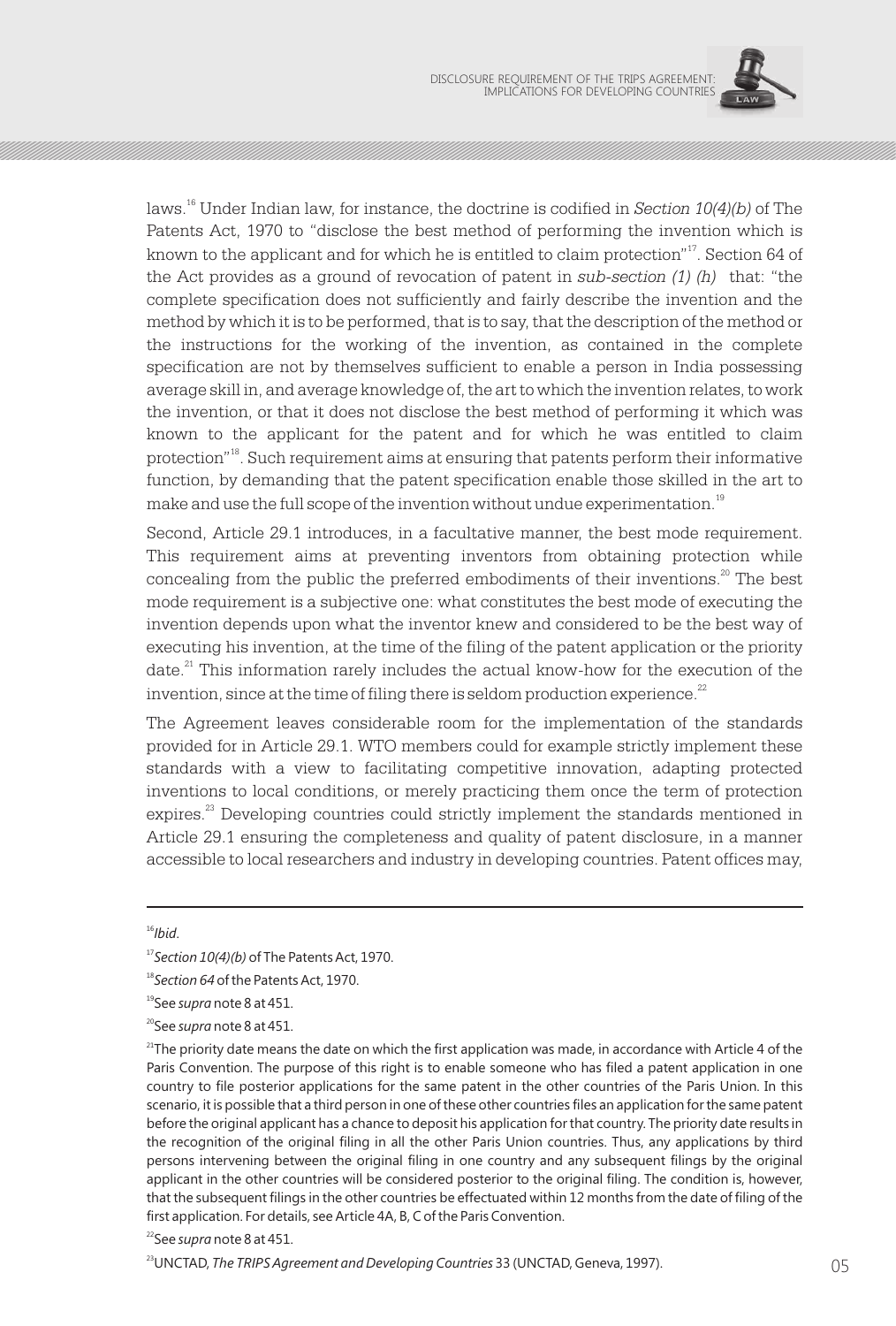hence, adopt rules requiring the proper identification and description of inventions in a manner understandable to local people skilled in the art.

#### V. IMPLICATIONS FOR DEVELOPING COUNTRIES

TRIPS Agreement includes specific obligations on the disclosure of the invention in Article 29.1. By the implementation of the TRIPS Agreement the requirement to indicate the best method for carrying out the invention have been adopted by most members of WTO. Data shows that after introduction of product patent regime in India, number of patents granted to foreigners in India increased from 1147 (2004-05) to 6236 (2010-11).<sup>24</sup> Since patent requires disclosure, it has been argued by developed countries that the disclosure of inventions mandated by Article 29.1 constitutes a mode of technology transfer to developing countries, but there are several problems with this argument.<sup>25</sup>

First, although full disclosure of the invention is a basic principle of patent law and remains one of the traditional justifications for the granting of exclusivity to the inventor, patent specifications generally convey the minimum information required to get the patent granted. Skilled patent agents would normally avoid including information that may help competitors to invent around or rapidly implement the invention, once the patent has expired. In addition, when several embodiments of an invention are claimed, often the applicant omits information allowing the reproduction of all such embodiments by a third party. Second, until the patent expires, a party interested in using the protected technology in countries where the patent has been granted will always need a licence from the patent owner. In other words, disclosure makes the invention known but not immediately accessible for exploitation without permission. Third, in some cases, such as where inventions pertain to microorganisms, access to the relevant knowledge only becomes possible through access to the biological material itself. Such access may be made available to third parties with the publication of the patent application, but it is allowed for experimental purposes only, and not for commercial use. Fourth, patent specifications are difficult to implement for technicians in developing countries without experience in a particular technical field, especially because such specifications seldom include the actual know-how (which usually is not available at the time the application is filed) necessary for executing the invention. Finally, most patents are never industrially executed and, in many cases, developing a product or process based on a patented idea requires significant experimental and development work. Moreover, meeting the patentability requirements does not ensure the marketability and commercial success of any invention. Only 37 percent of U.S patents are renewed 11.5 years after they issue, while at any given time 95 percent of existing patents are unlicenced and over 97 per cent generate no royalties. In sum, the informative effects of patent grants cannot be deemed a substitute for transfer of technology mechanisms through which companies in developing countries actually gain access to proven and commercially viable technologies.<sup>26</sup>

<sup>26</sup>*Ibid*.

<sup>24</sup>Annual Reports of the Controller General of Patents, Design and Trade Marks, a*vailable at:*  http://www.nstmis-dst.org/PDF/TableNo34.pdf (visited on 13 August 2017).

<sup>&</sup>lt;sup>25</sup>Keith E. Maskus and Jerome H. Reichman (eds.), *International Public Goods and Transfer of Technology under A Globalised Intellectual Property Regime* 239 (Cambridge, New York, 2005).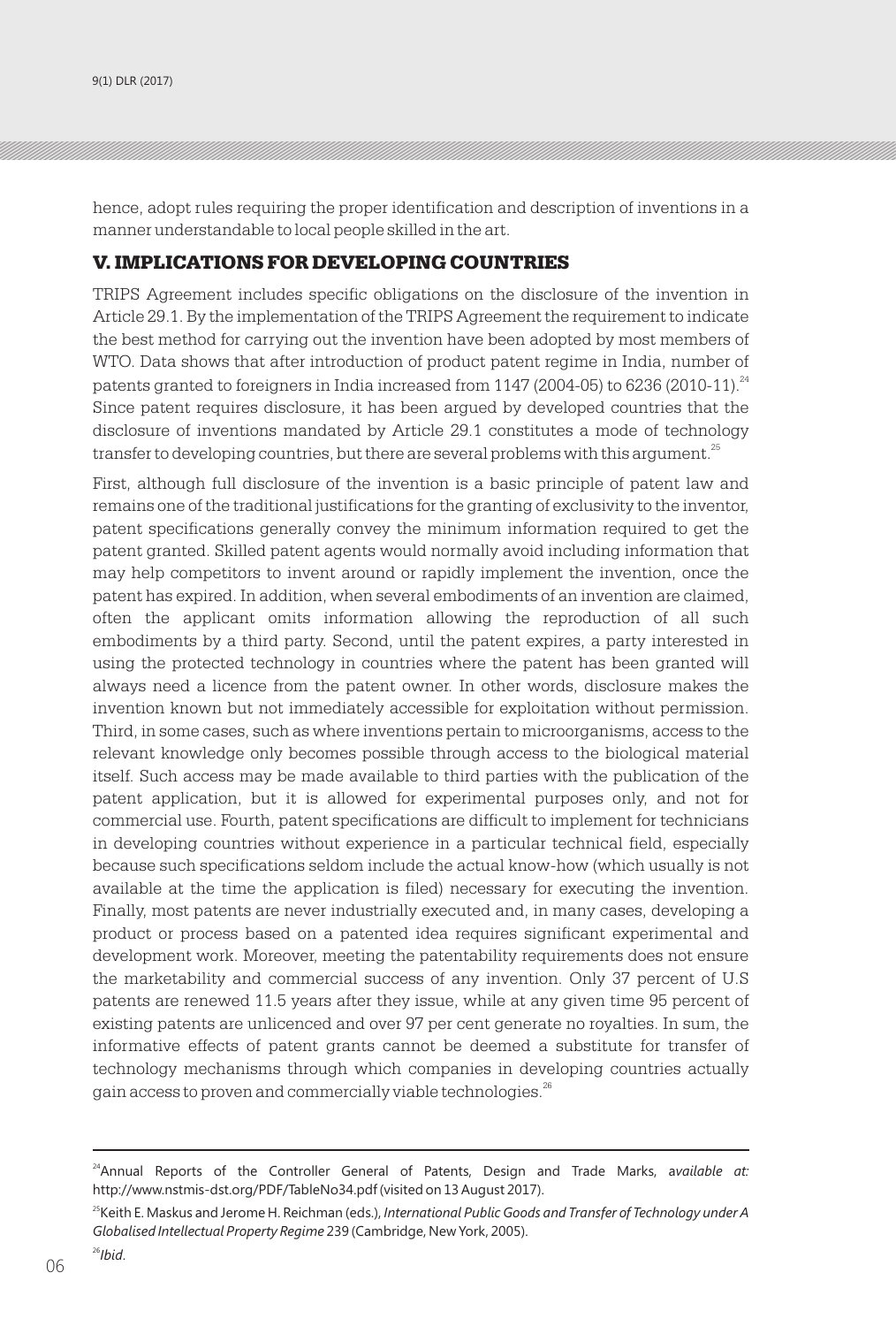

Further, the disclosure of an invention is not in itself flexibility, but, on the contrary, is a requirement imposed upon the applicant as a condition for the grant of the patent. Nevertheless, related aspects left open by the TRIPS Agreement are able to be implemented in a flexible way, such as the 'best mode requirement' and 'a person skilled in the  $art'$ <sup>27</sup>. The scope of broad claims under 'best mode requirement' may be rarely justified because they discourage production and innovation, particularly when systematically allowed for merely incremental innovations. One modality of broad claims is that based on functional terms, i.e. claims that describe what an invention does, not what the invention structurally is. Legislation with strict approach to the 'best mode requirement' may require that each application shall relate to one invention only.<sup>28</sup> As a result, separate applications need to be filed for intermediates and the final product and eventually for processes of manufacture. For example, a provision may require the structural definition of chemical products and separate applications for an active ingredient and their derivatives and salts.<sup>29</sup>

Disclosure requirement aims to disclose technical knowledge to the 'person skilled in the art' to encourage transfer and dissemination of technology; however, it does not account for the type of knowledge that the 'person skilled in the art' really needs i.e. tacit  $\alpha$ <sup>30</sup> knowledge. Since disclosure requirement is one of the closest existing means to transfer knowledge from a source to a recipient, developing countries may require disclosing tacit knowledge associated with the invention in 'best mode' requirement for effective transfer and dissemination of technology.<sup>31</sup> It is important to note that the TRIPS Agreement does not prevent a member country from adopting a strict concept of 'a person skilled in the art' for assessing the patentability to consider the extent of disclosure of an invention. In fact, the disclosure requirement could be set in developing countries in accordance with the average knowledge of a skilled person in such countries.

#### VI. CONCLUDING OBSERVATION

In order to effectively leverage the flexibilities, developing countries must ensure that there is a complete and enabling disclosure of the patented invention. We argue that the provision ought to be wide enough to permit developing country entities to experiment on patented inventions with a view towards arriving at improvements or even inventing around such patents. Patent offices of developing countries may, hence, adopt rules requiring the proper identification and description of inventions in a manner understandable to the average knowledge of local people skilled in the art. It is suggested that, in order to maximise the beneficial effects of patent applications and

<sup>&</sup>lt;sup>27</sup>WIPO, Committee on Development and Intellectual Property, Document prepared by the Secretariat (18 March 2011). CDIP/7/3.

<sup>&</sup>lt;sup>28</sup>Carlos M. Correa, *Multilateral Agreements and Policy Opportunities* 8 (Initiative for Policy Dialogue, New York, 2008).

<sup>&</sup>lt;sup>29</sup>Mario Cimoli, Giovanni Dosi, et al., *Intellectual Property Rights: Legal and Economic Challenges for Development* 422 (Oxford, New York , 2014).

<sup>&</sup>lt;sup>30</sup>Margaret McInerney , "Tacit Knowledge Transfer with Patent Law: Exploring Clean Technology Transfers" 21 *Fordham Intell. Prop. Media & Ent. L.J.* 493 (2011).

 $31$ *Ibid.*